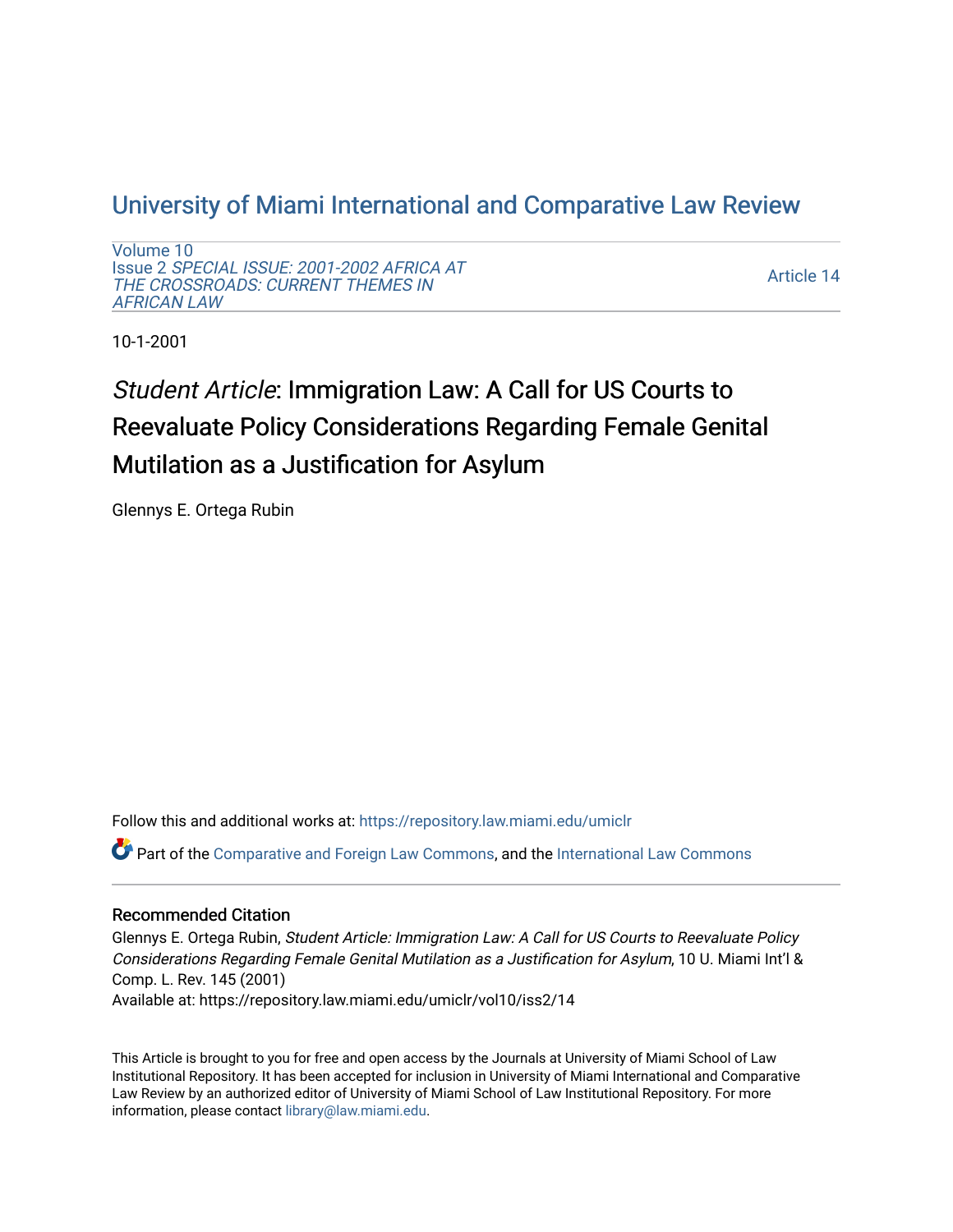## **A Call for United States Courts to Reevaluate Policy Considerations Regarding Female Genital Mutilation as a Justifiable Reason for Asylum: Abankwah v. Immigration and Naturalization Service, 185 F.3d 18 (2d Cir. 1999) Glennys E. Ortega Rubin\***

#### **I. Facts**

Petitioner, a twenty-nine year old female native of Ghana and a member of the Nkumssa tribe, was heir to the position of Queen Mother of her tribe.' In order to become Queen Mother, Nkumssa tribal tradition mandated that the woman remain a virgin until her marriage.<sup>2</sup> Despite being aware of this tribal taboo, Petitioner engaged in premarital sex, violating Nkumssa tradition.3 According to Petitioner, a woman's punishment for violating the tribal custom is female genital mutilation **(FGM).4** Petitioner, knowing that her lack of virginity would be discovered on her wedding night, fled to the capital city of Accra.<sup>5</sup> After learning that members of her tribe had come to look for her in the city, Petitioner purchased a false passport and visa and fled to the United States **.**

<sup>\*</sup> (J.D.) University of Florida College of Law, 2001. This Comment is dedicated to my family -my parents Gregory and Glennys Ortega and my brother Ramon Ortega, for their unconditional love and for always encouraging me to pursue my dreams, and my new husband Stefan Rubin, without whose support and guidance this never would have been possible.

*I See Abankwah v. Immigration and Naturalization Service,* 185 F.3d 18, 20 (2d Cir. 1999). *2 Id.*

*<sup>3</sup> See id.* The international community has recognized that in some communities mutilating a female's genital organs is a way to ensure a woman's virginity prior to marriage and chastity after marriage. *See Office of the High Commissions for Human Rights, Fact Sheet No. 23: Harmful Traditional Practices Affecting the Health of Women and Children,* (last visited Oct. 6th 2000) *at* http://www.unhchr.ch/html/menu6/2/fs23.htm.

*<sup>4</sup> See* Abankwah, 185 F.3d at 20. The Court elaborated that the type of FGM practiced in Ghana requires the amputation of the woman's entire clitoris, along with the amputation of part of the labia minora. See id. Female genital mutilation is the term given to the practice of removing all or part of a girl or woman's external genitalia for non-surgical reasons. *See World Health Organization (WHO), Female Genital Mutilation Report of a WHO Technical Working Group,* Geneva 17-19 July 1995, 4 (last visited Sept. 24th 2001) *at* http://www.who.int/frhwhd/FGM/Technical Working Group/English/Technical Working Group.htm. [hereinafter WHO Report].

*<sup>5</sup> See* Abankwah, 185 F.3d at 20.

*<sup>6</sup> See id.* at 20-21.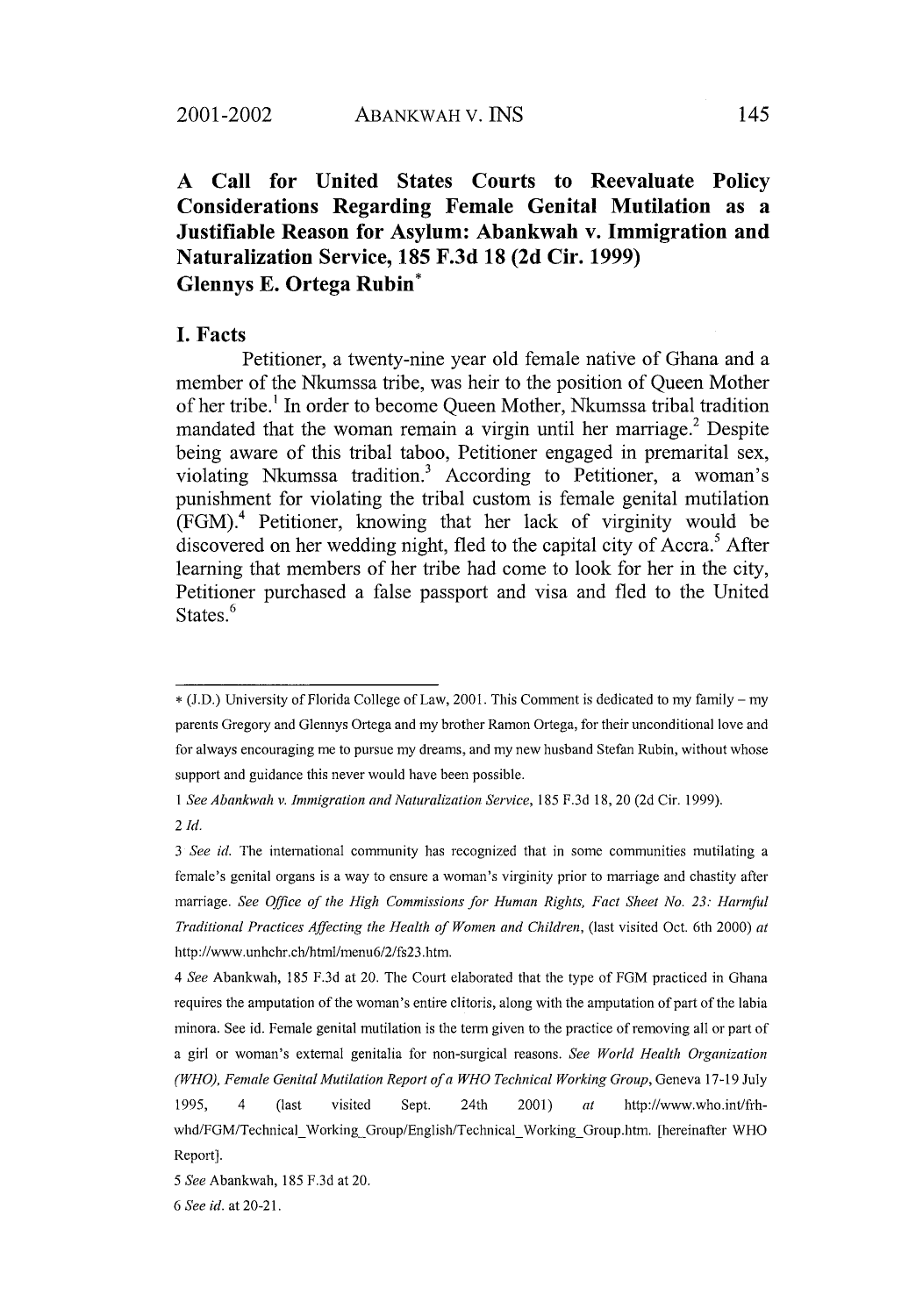#### U. MIAMI INT'L& COMP. L. REv. VOL. 10

Upon her arrival in the United States, the Immigration and Naturalization Service **(INS)** apprehended Petitioner at John F. Kennedy Airport in New York and initiated deportation proceedings against her for illegally entering the United States.<sup>7</sup> At the INS hearing, an Immigration Judge found that Ghana prohibited the practice of **FGM.** As a result, Petitioner could have sought protection from the Ghanaian government. Nonetheless, Petitioner failed to establish that she had an objectively reasonable fear of **FGM** and, consequently, was denied asylum.8 Petitioner appealed the decision to the Board of Immigration Appeals (BIA), which dismissed the case, stating that Petitioner did not meet her burden of proving past persecution and that the evidence Petitioner presented failed to establish a claim of persecution based upon her membership in a particular social group.<sup>9</sup> The United States Second Circuit Court of Appeals reversed the BIA's denial of asylum and held that in determining whether a woman's fear of **FGM** is valid for asylum the fear must be sufficiently grounded in reality.<sup>10</sup>

#### **II. History**

The international community has recognized the practice of FGM "as a violation of women's and female children's rights."<sup>11</sup> In fact,

146

*<sup>7</sup> See id.* at 21.

*<sup>8</sup> See id.* The Immigration Judge noted that Ghana criminalized **FGM** in 1994. *See id.* However, only seven ariests for the crime of FGM have been made in Ghana since 1994. *See id.* at 25. Additionally, the Immigration Judge expressly stated that Petitioner should be able to get protection from the Ghanaian Government or from a non-governmental organization. See id. It is important to note that the United Nations High Commissioner for Refugees and non-governmental organizations carry out measures for the protection, sustenance, and resettlement of refugees. *See* Louis Henkin, et al., Human Rights 405 (1999).

*<sup>9</sup> See* Abankwah, 185 F.3d at 21. Persecution is defined as "a program or campaign to exterminate, drive away, or subjugate a people because of **their** religion, race, or beliefs." Random House Dictionary of the English Language, 1444 (2d ed. 1987). Additionally, persecution requires that a perpetrator cause a victim pain or injury. *See Pitcherskaia v. Immigration* and *Naturalization Service,* 118 F.3d 641, 648 (9th Cir. 1997).

<sup>10</sup> *See* Abankwah, 185 F.3d at 26; *see also Sotelo-Aquije v. Slattery,* **17** F.3d 33, 36 n.2 (2d Cir. 1995); *Melendez v. United States Dep"t of Justice,* 926 F.2d 211, 215 (2d Cir. 1991); *Purveegiin v. United States INS. Processing Center,* 73 F. Supp. 2d 411, 417 (S.D.N.Y. 1999); 8 C.F.R. § 208.13(a) (1998).

*<sup>11</sup> See* Abankwah, 185 F.3d at 23 (citing REPORTS OF THE COMMITTEE ON THE ELIMINATION OF ALL FORMS OF DISCRIMINATION AGAINST WOMEN, GENERAL RECOMMENDATION No. 14 U.N. GAOR, 45th Sess., Supp. No. 38, at 80, 438, U.N. Doe. A/45/38; THE BEIJING DECLARATION AND THE PLATFORM FOR ACTION, FOURTH WORLD CONFERENCE ON WOMEN, BEIJING, CHINA, 4-15 September 1995, U.N. Doe. DPI/1776/Wom (1996); *see also* OFFICE OF THE HIGH COMMISSIONER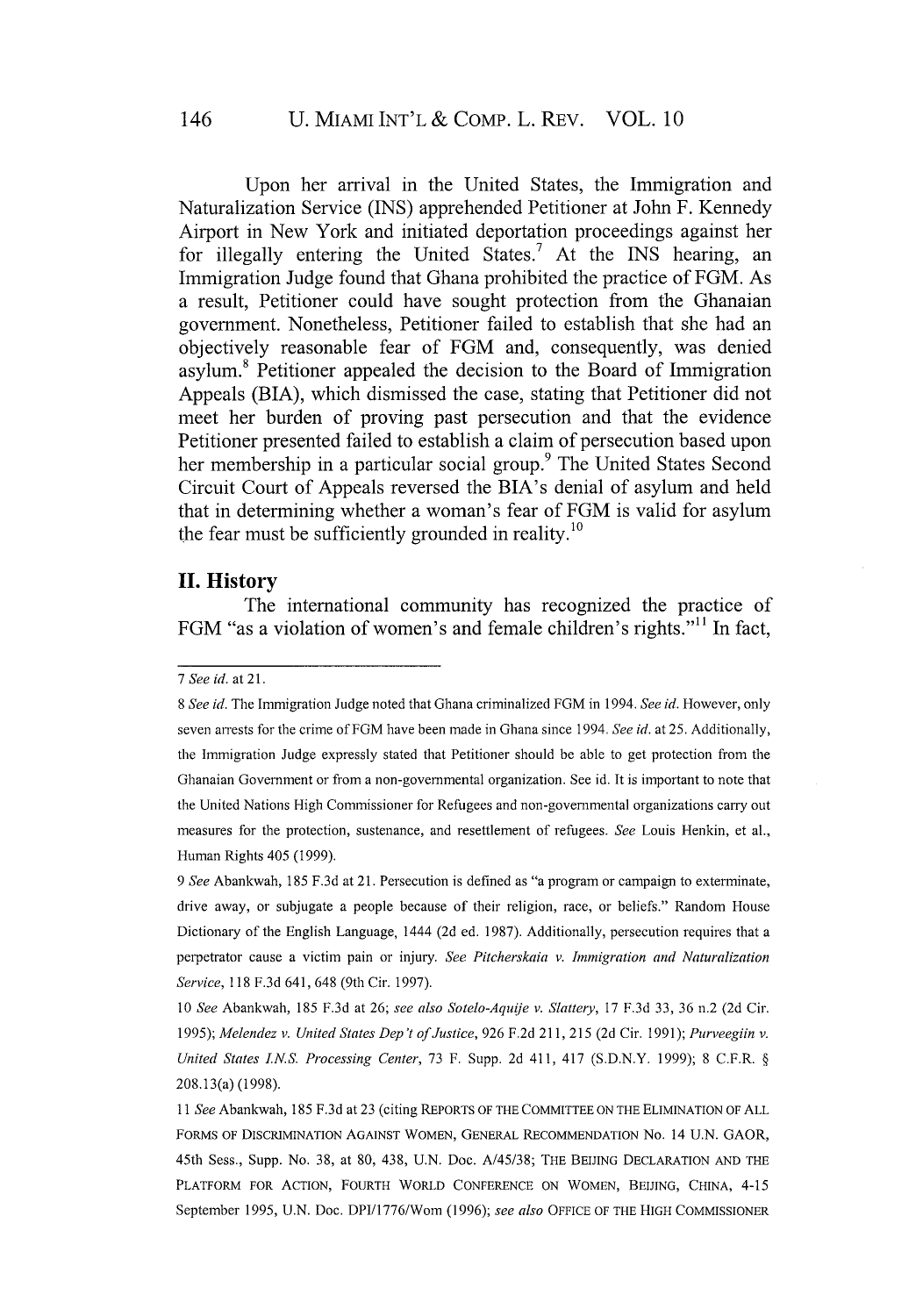the World Health Organization (WHO) has "condemn[ed] all forms of FGM and [has] call[ed] for the abolition of the practice."<sup>12</sup> In addition, the United States Congress has enacted laws criminalizing the practice of FGM in the United States.<sup>13</sup>

Recently, the same court that decided the instant case issued its opinion in *Melendez v. United States Department of Justice,* establishing that an asylum applicant has a well-founded fear of persecution when another individual presented with similar circumstances would have the same fear. 14 In that case, Melendez, a citizen of **El** Salvador and a former member of a political party attempting to secure free and democratic elections in the region, claimed he experienced continuous threats from the government and that he was hassled by guerilla forces.<sup>15</sup> Shortly after his wife's death, Melendez left **El** Salvador and went to the United States for the first time. 16 Three months later, Melendez was deported **by** the **INS.17** Once in **El** Salvador, Melendez was interrogated, threatened, and robbed by government soldiers.<sup>18</sup> Later, after an "investigator"

FOR HUMAN RIGHTS, UNIVERSAL **DECLARATION** OF **HUMAN** RIGHTS (last visited Oct 6th 2000) at http://www.unhchr.ch/udhr/lang/ing.htm. The World Health Organization (WHO) has estimated that over 120 million girls and women across the world undergo some form of FGM, and that at least 2 million girls are at risk of having **FGM** performed upon them every year. *See* WHO REPORT, *supra* note 4 Additionally, the WHO recognizes that the damage done by FGM is extensive and irreversible. *See id.*

12 WHO REPORT, *supra* note 4.

*13 See* 18 U.S.C. § 116 (2001). However, despite Universal Declarations giving individuals the right to seek asylum in other countries due to persecution, States have been reluctant to assume obligations. *See* Henkin, *supra* note 8, at 405. Human rights scholars have explained that "the Universal Declaration recognized the right of any individual 'to leave any country, including his own' and the right to 'seek and enjoy in other countries asylum from persecution."' *Id. (citing* UDHR arts. 13(2), 14(1)). Two international treaties, the 1951 Convention Relating to the Status of Refugees and the Convention's 1967 Protocol, serve as the foundation for current United States asylum laws. *See* Michele R. Pistone, *Assessing the Proposed Refugee Protection Act. One Step in the Right Direction,* 14 GEO. IMMIGR. L.J. 815, 815-16 (2000). Persecution has been defined by United States courts as "the threat to life or freedom of, the infliction of suffering or harm upon those who differ in a way regarded as offensive." *Id. (citing* In re Acosta, 19 **1.** & N. Dec. 211, 222- 23 (BIA 1995)). Furthermore, the INS has determined that "violence and oppressive acts against women can constitute human rights violations warranting asylum." *See id.*

*16 See id.*

*<sup>14</sup> See Melendez v. United States Dep't of Justice,* 926 F.2d 211, 215 (2d Cir. 1991).

*<sup>15</sup> See id.* at 213.

*<sup>17</sup> See id.*

*<sup>18</sup> See id.*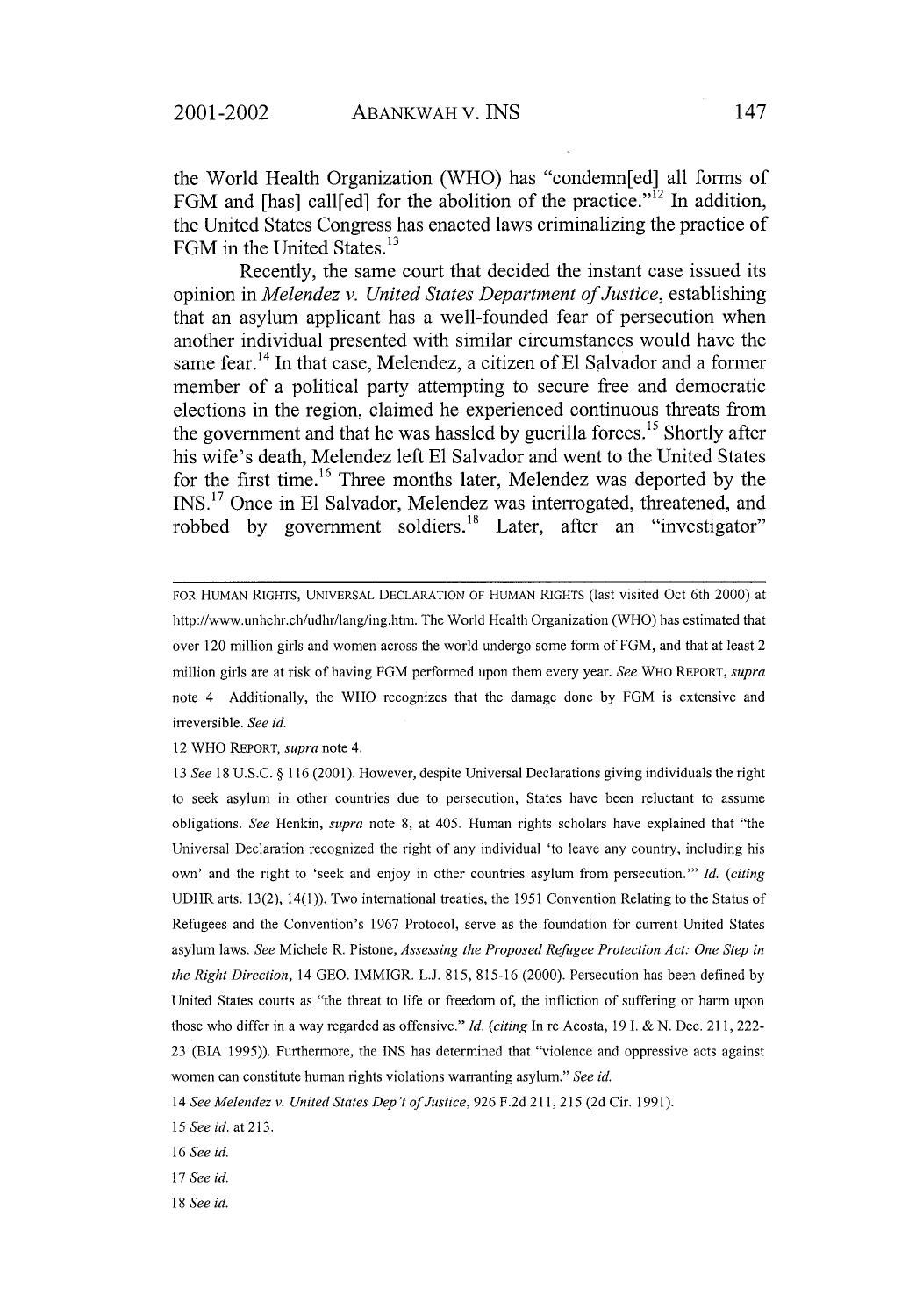threatened to kill him, Melendez returned to the United States, seeking asylum. $^{19}$ 

Determining the proper standard of review for establishing a well-founded fear of persecution constituted the issue on appeal.<sup>20</sup> The court found that "the threshold finding of fact of whether the alien has established a well-founded fear of persecution qualifying that person for refugee status is reviewable under the substantial evidence test."<sup>21</sup> The court then explained that in order to satisfy the substantial evidence test, the applicant must not only show a subjective fear, but must also meet an objective component of the test **by** showing that the fear is grounded in  $reality.<sup>22</sup>$ 

Just one year later, in *Matter of R-,* the BIA expanded upon the *Melendez* ruling and determined that in order to establish a well-founded fear of persecution, an applicant must also demonstrate country-wide persecution or mistreatment **by** the central government.23 In *Matter of R,* the applicant was a twenty-one year old male Sikh from the Punjab region of India who claimed that Sikh militants had visited his home demanding money and seeking to recruit him for their cause.<sup>24</sup> Later, after the police discovered the applicant's contact with the **Sikh** militants, the police interrogated and physically abused the applicant suspecting that he was a militant.<sup>25</sup> When the applicant returned home, the militants beat the applicant and attempted to force him to join their ranks.<sup>26</sup> After

*<sup>19</sup> See id.*

<sup>20</sup> *Id.* at 215-16. Interestingly, although the court found that most circuit courts apply a substantial evidence test for granting asylum, it noted that the "ultimate denial of asylum is reviewed under an abuse of discretion standard." *Id.* at 216.

<sup>21</sup> *Id.* at 218. According to the instant Court, when a court refers to substantial evidence, it means "more than a mere scintilla. It means such relevant evidence as a reasonable mind might accept as adequate to support a conclusion." *Abankwah v. IN.S.,* 185 F.3d 18, 23 (2nd Cir. *1999)(quoting* Richardson v. Perales, 402 U.S. 389, 401 (1971)).

*<sup>22</sup> See* Melendez, 926 F.2d at 215; *see also INS v. Cardoza-Fonesca,* 480 U.S. 421, 430-31 (1987); *Purveegiin* v. *United States INS. Processing Center,* 73 F. Supp. 2d 411,416 (S.D.N.Y. 1999). An applicant's subjective fear is established when the court finds that the applicant's fear is genuine and can be based on situations that only affect the applicant personally. *See* Wendy B. Davis **&** Angela D. Atchue, *No Physical Harm, No Asylum: Denying A Safe Haven for Refugees, 5* TEX. FORUM ON CIV. LIB. & CIV. R. 81, 87 *(2000)(citing Civil v. Immigration and Naturalization Service,* 140 **F.3d** 52, 55 (1st Cir. 1998)).

<sup>23</sup> *See* Matter of R-, 20 **1.** & N. Dec. 621, 622 (BIA 1992).

<sup>24</sup> *See id.*

*<sup>25</sup> See id.*

<sup>26</sup> *See id.*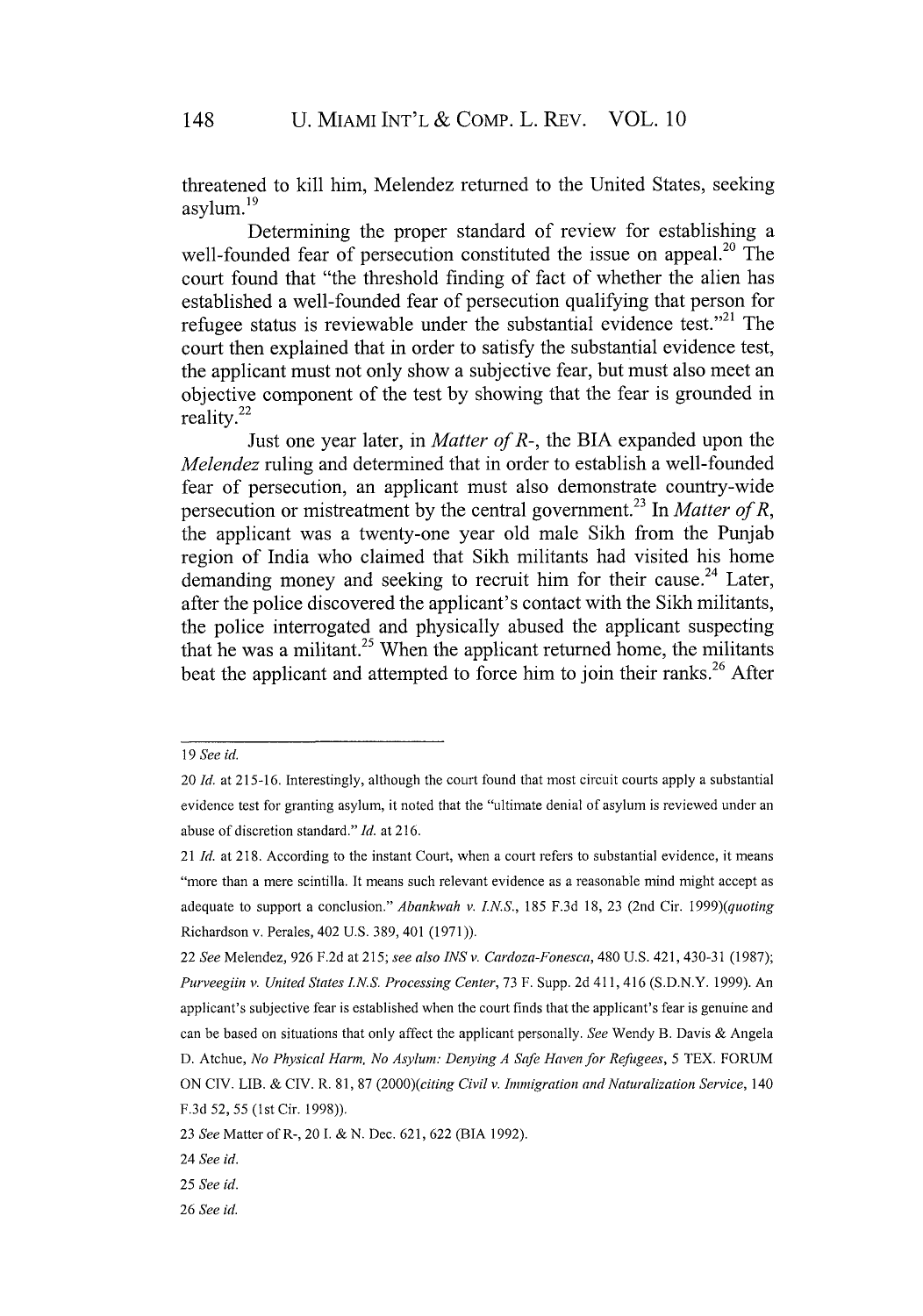continuous abuse by both the police and the militants, the applicant left India and sought asylum in the United States. $27$ 

On appeal, the BIA considered whether the applicant could have avoided the ongoing persecution by going elsewhere in his country before seeking asylum in the United States.<sup>28</sup> The court ruled that in order for the applicant to prove that he qualifies for asylum, he must show more than a well-founded fear of prosecution in a particular place.<sup>29</sup> The applicant must also prove that the fear of persecution exists country-wide.<sup>30</sup> The court concluded that there was insufficient evidence to suggest that the applicant's fear of persecution existed on a countrywide basis, and thus denied his appeal. $31$ 

Finally, in the 1996 landmark case of *In re Fuaziya Kasinga,* the BIA acknowledged that FGM can constitute sufficient persecution for granting asylum.<sup>32</sup> In that case, the applicant was a nineteen year old female who was a citizen of the country of Togo and a member of the Tchamba Kunsuntu tribe.<sup>33</sup> After her father died and her mother abandoned her, the applicant's aunt forced her into a polygamous marriage.<sup>34</sup> The applicant testified that all young women in her tribe underwent FGM at the age of fifteen, but her father sheltered her from the practice.<sup>35</sup> The local police and the Togo government both knew that the tribe practiced FGM, but refused to protect any of the girls from the

34 *See id.* at 3.

<sup>27</sup> *See id.*

<sup>28</sup> *See id.* at 627. Also, when an individual is incapable of escaping safely to another part of the country, then even if the harm is being committed by a private actor, the harm may constitute persecution. *See* Megan Annitto, *Asylum for Victims of Domestic Violence: Is Protection Possible After Re R-A-?,* 49 CATH. U. L. REV. 785, 798 (2000).

<sup>29</sup> *See* Matter of R-, 20 **1.** & N. Dec. at 625.

<sup>30</sup> *See id.* The court noted that implicit in qualifying for refugee status is the notion that an asylum applicant requires international protection because the applicant is no longer safe in his or her home country. *See id.*

<sup>31</sup> *See id.* at 626.

*<sup>32</sup> See In re Fauziya Kasinga,* Interim Decision (BIA) 3278, 1996 WL 379826 (BIA June 13, 1996) (There are no page references for this document). Scholars have asserted that the Kasinga court, in recognizing FGM as extreme persecution, gives hope to the woman's cause. *See* Annitto, *supra* note 28, at 789.

<sup>33</sup> *See* Kasinga, 1996 WL 379826, at \*2.

<sup>35</sup> *See id.* at 2. The type of FGM that is practiced by the Togo tribe is very extreme and includes the cutting of the genitalia with knives, which causes extensive bleeding, and requires a forty day recovery period. *See id.* at 2.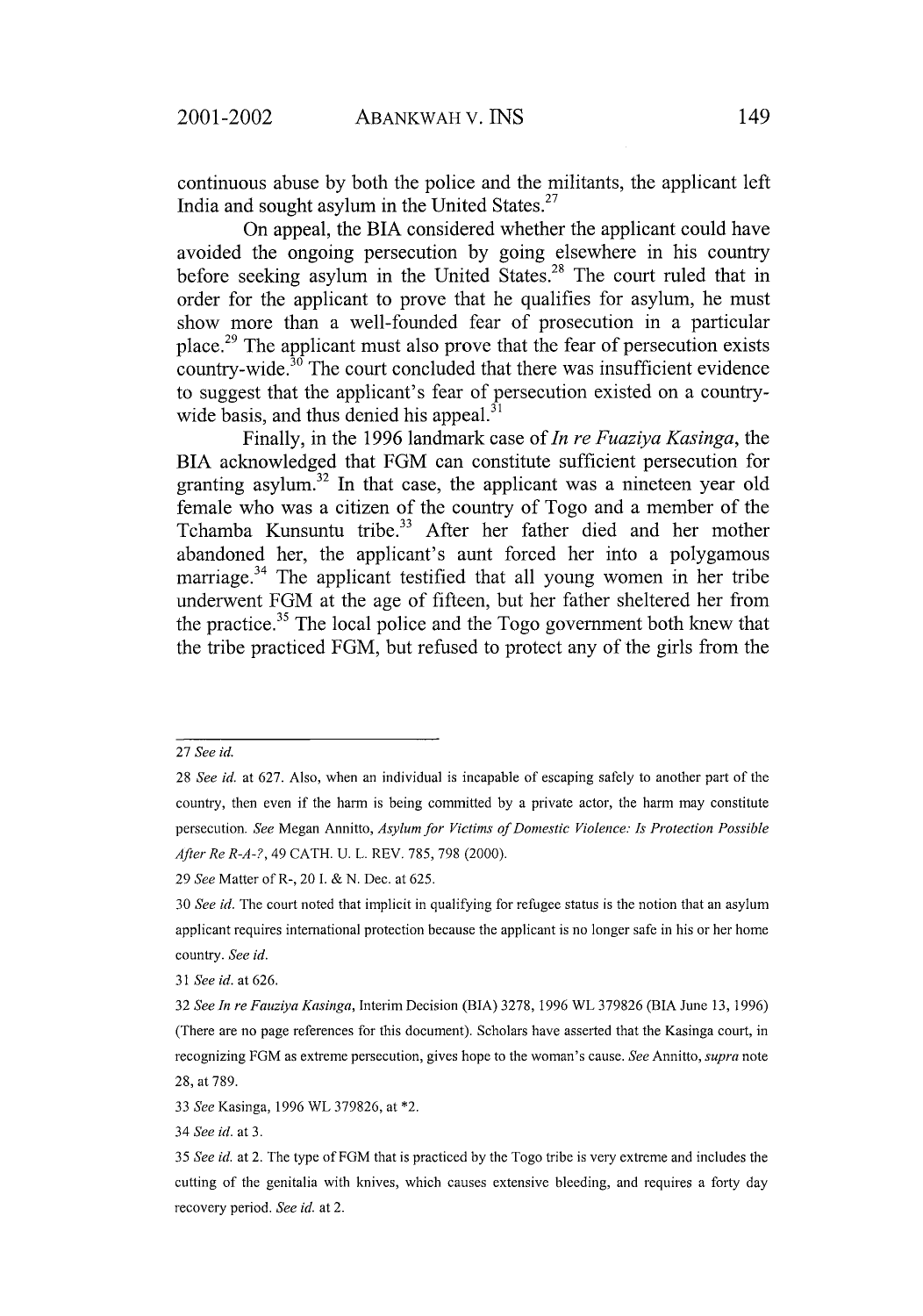practice.36 Fearing that her aunt and her new husband would subject her to FGM before consummating her marriage, the applicant fled to the country of Ghana.<sup>37</sup> Aware that it was impossible for her to live with another tribe in Togo, and that the Togolese police could locate her in Ghana, the applicant left for Germany.<sup>38</sup> Once there, she obtained a British passport and flew to the United States where she immediately requested asylum at Newark International airport.<sup>39</sup>

On appeal as a case of first impression, the BIA considered whether fear of FGM could be a basis for granting asylum.<sup>40</sup> Analyzing this issue, the court recognized that the applicant had a well-founded fear of persecution because a reasonable person in her position would also fear return to Togo.<sup>41</sup> The court found that the applicant's fear of persecution was a result of her membership in a particular social group, specifically "young women of the Tchamba Kunsuntu [t]ribe who have not had FGM  $\ldots$  and who oppose the practice."<sup>42</sup> Noting that the applicant "would be unable to avoid FGM by moving to some other part of Togo," the court held that the applicant's fear of persecution existed country-wide. 43 The court concluded that although a grant of asylum is always discretionary, the severity of FGM rendered such a grant proper in the applicant's case.<sup>44</sup>

#### **II. Instant Case**

In the instant case, the Second Circuit similarly held that a woman in danger of having FGM forced upon her has a reasonable fear of persecution and qualifies for asylum.45 In beginning its analysis, the instant Court accepted the international community's recognition of FGM as a violation of women's rights, and the United States' criminalization of

<sup>36</sup> *See id.* at 3. Critics of the "refugee" concept argue that States often "allow private citizens or groups to act freely and with impunity to the detriment of rights recognized by the international human rights regime." *See* Susan F. Martin & Andrew I. Schoenholtz, *Asylum in Practice. Successes, Failures,* and *the Challenges Ahead,* 14 GEO. IMMIGR. **L.J.** 589, 612 (2000).

<sup>37</sup> *See* Kasinga, 1996 WL 379826 at **\*3.**

**<sup>38</sup>***Seeid.* at3.

<sup>39</sup> *See id.* at 3.

<sup>40</sup> *See id.* at 2.

<sup>41</sup> *See id.* at 9.

<sup>42</sup> *See id.* at 9-10.

<sup>43</sup> *See id.* at 10.

*<sup>44</sup> See id.* at 10-11.

*<sup>45</sup> See* Abankwah, 185 F.3d 18 at 20. It is important to note that, according to the United States Supreme Court, an applicant does not have to prove that persecution is certain or more likely than not. *See* DAVIS, *supra* note 22, at 87. The applicant merely has the burden of proving a ten percent or higher probability of persecution if deported. *See id.*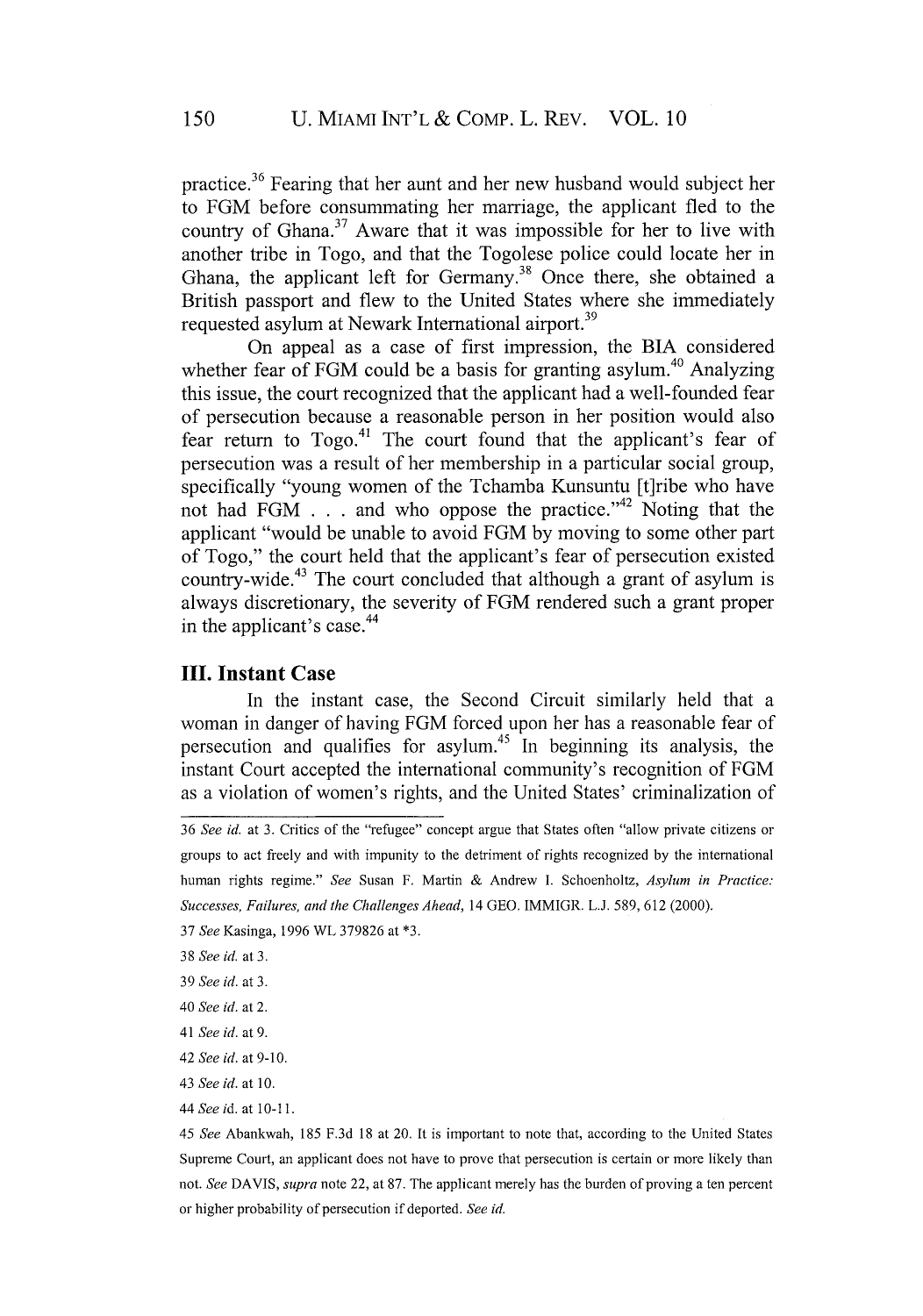the practice.<sup>46</sup> In establishing the legal framework for its analysis, the Court clarified that in order for Petitioner to gain asylum in the United States, she must establish that she fits the definition of a "refugee," which the Court defined as an individual establishing a "well-founded fear of persecution on account of race, religion, nationality, membership in a particular social group, or political opinion."<sup>47</sup> However, the Court disregarded the BIA's conclusion that Petitioner failed to establish that she experienced persecution based on her membership in a particular social group.<sup>48</sup> Furthermore, the Court never explained how Petitioner fit into any of the previously mentioned categories of "refugee."<sup>49</sup> Nonetheless, the Court did state that in order for Petitioner to be a "refugee," she must also be unable or unwilling to return to her native country because of a well-founded fear of persecution.<sup>50</sup>

The Court then examined Petitioner's case by applying the substantial evidence test established in *Melendez,* whereby a wellfounded fear of persecution is established when a reasonable person facing similar circumstances would experience similar fears.51 The Court found Petitioner's fear of persecution was completely genuine and credible, thus she met the first prong of the substantial evidence test which mandates that the fear must be subjectively real.<sup>52</sup> The Court also noted that by proving that her fear of FGM was objectively reasonable, Petitioner met the second prong of the substantial evidence test. $53$ Criticizing the BIA's decision that Petitioner did not provide sufficient evidence to prove persecution, the Court construed the BIA decision as "too exacting in both the quality and quantity of evidence that it required."<sup>54</sup> The instant Court relied upon Petitioner's testimony and affidavit as factual truth that she would be subject to FGM, as was common tribal punishment for premarital sex.<sup>55</sup> The Court also accepted

51 *See id.* at 23; *see also Yong Hao Chen v. Immigration and Naturalization Service,* 195 F.3d 198, 202 (4th Cir. 1999); *Huaman Cornelio v. Board of Immigration Appeals,* 979 F.2d 995, 999 (4th Cir. 1992); *M.A. A26851062 v. Immigration and Naturalization Service,* 899 F.2d 304, 311 (4th Cir. 1990).

*<sup>46</sup> See* Abankwah, 185 F.3d at 23.

*<sup>47</sup> See id.* at 22. The Court's definition of "refugee" was in accordance with § 101(a)(42)(A) of the Act, 8 U.S.C. § 1101 (a)(42)(A) (1994). See id; see also **IN.S.** *v.* Cardoza-Fonseca, 480 U.S. at 428;

Purveegiin, 73 F. Supp. 2d at 416.

<sup>48</sup> *See* Abankwah, 185 F.3d at 21.

*<sup>49</sup> See id.*

<sup>50</sup> *See id.* at 22.

*<sup>52</sup>* See Abankwah, 185 F.3d at 24.

<sup>53</sup> *See id.* at 26.

<sup>54</sup> *Id.* at 24.

<sup>55</sup> *See id.*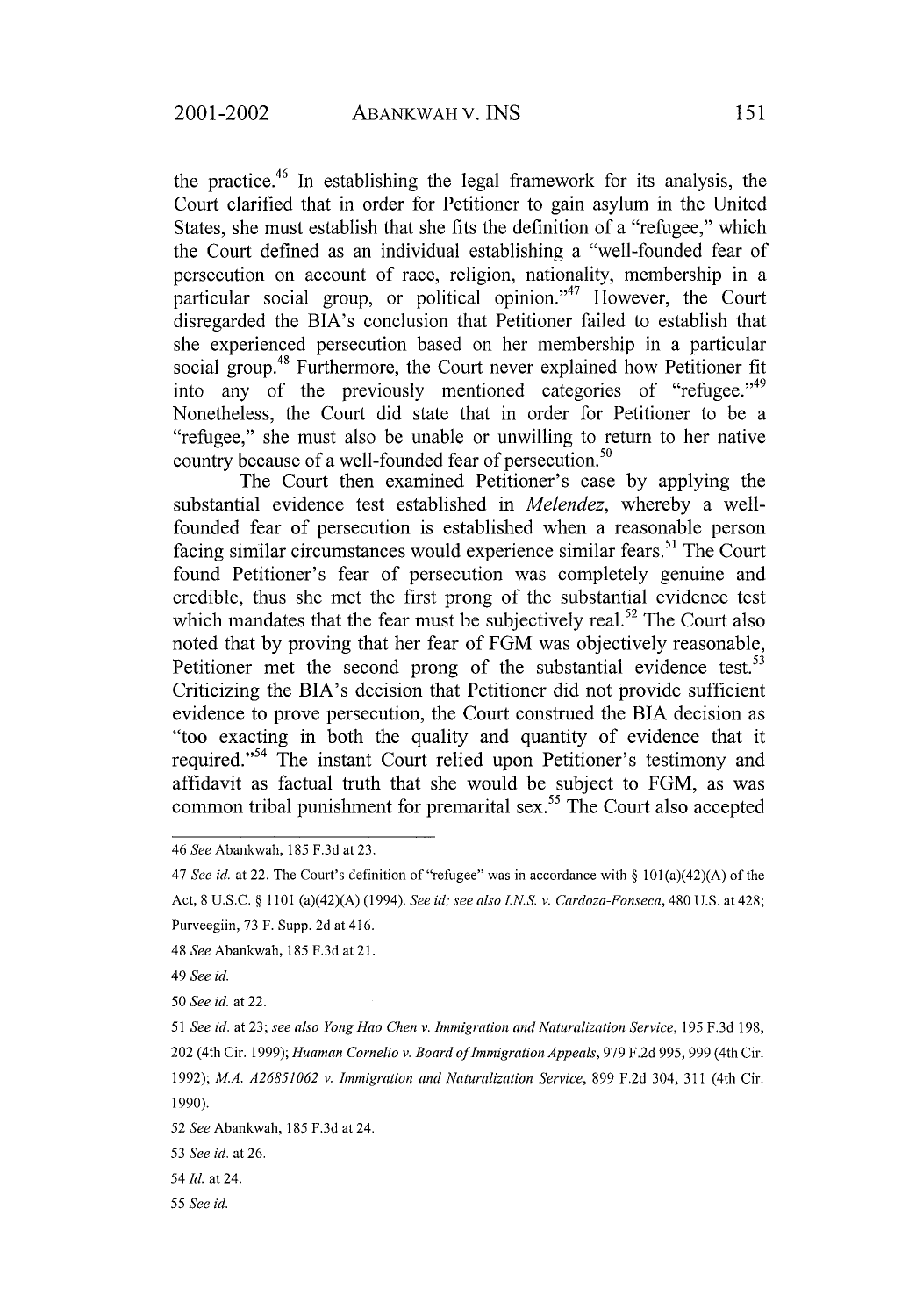the testimony and affidavit of Victoria Otumfuor, a United States citizen and Pentecostal minister who was born and raised in Ghana.<sup>56</sup> The Court disregarded Ms. Otumfuor's lack of familiarity with the Nkumssa tribe's specific practices and accepted her testimony that Petitioner's account was consistent with her knowledge of the situation in Ghana generally.<sup>57</sup> Basing its decision solely on the testimony of Petitioner and Ms. Otumfuor, the Court concluded Petitioner's fear of FGM to be wellfounded because it was sufficiently grounded in reality.<sup>58</sup>

#### **IV. Analysis**

The instant Court granted Petitioner asylum "based solely on [her] fear of future persecution."<sup>59</sup> By doing this, the Court completely disregarded the standard set forth by the court in *Matter of R-* which mandated that to establish a well-founded fear of persecution the applicant must prove country-wide persecution or mistreatment by the central government.<sup>60</sup> The Court's failure to address the issue of whether Petitioner's persecution existed country-wide, which has been the source of many denials of asylum including the case of *Matter of R-,* is contrary to precedent.

Additionally, the Court criticized the BIA's strict standard for requiring evidence and accepted Petitioner's statements as fact.<sup>61</sup> By placing such an emphasis on Petitioner's and Ms. Otumfuor's testimonies and affidavits and completely disregarding the need for additional evidence to prove a well-founded fear of persecution, the Court made it much easier to establish an asylum claim. However, the Court failed to acknowledge that the practice of FGM is prohibited in Ghana.<sup>62</sup> The Court also did not recognize that because none of the tribe's elders had ever approached Petitioner about the possibility of her becoming Queen Mother, it is questionable whether Petitioner did in fact have a valid fear of FGM as punishment.<sup>63</sup> Thus, while there is no

<sup>61</sup>*See* Annitto, *supra* note 28, at *796 (citing* Karen Musalo, *Matter of R-A-: An Analysis of the Decision and Its Implications,* 76 INTERPRETER RELEASED, 1177, 1186 (1999)). In regards to the amount of evidence needed to prove persecution, courts have agreed that the applicant "must show that the evidence he presented was so compelling that no reasonable factfinder could fail to find the requisite fear of persecution." *INS. v. Elias-Zacarias,* 502 U.S. 478, 478-479 (1992).

62 *See supra* note 8.

*63 See* Abankwah, 185 F.3d at 20. In the instant case, FGM was a punishment for a woman in the position of Queen Mother having engaged in premarital sex, whereas in Kasinga, FGM was a tribal tradition for all young female members of the tribe. *See id., See also supra* note 32.

*<sup>56</sup> See id.* at 25-26.

<sup>57</sup> *See id.*

*<sup>58</sup> See id.*

*<sup>59</sup> See* Davis, *supra* note 22, at 115.

*<sup>60</sup> See* Matter of R-, *supra* note 23 at 625 (BIA 1992).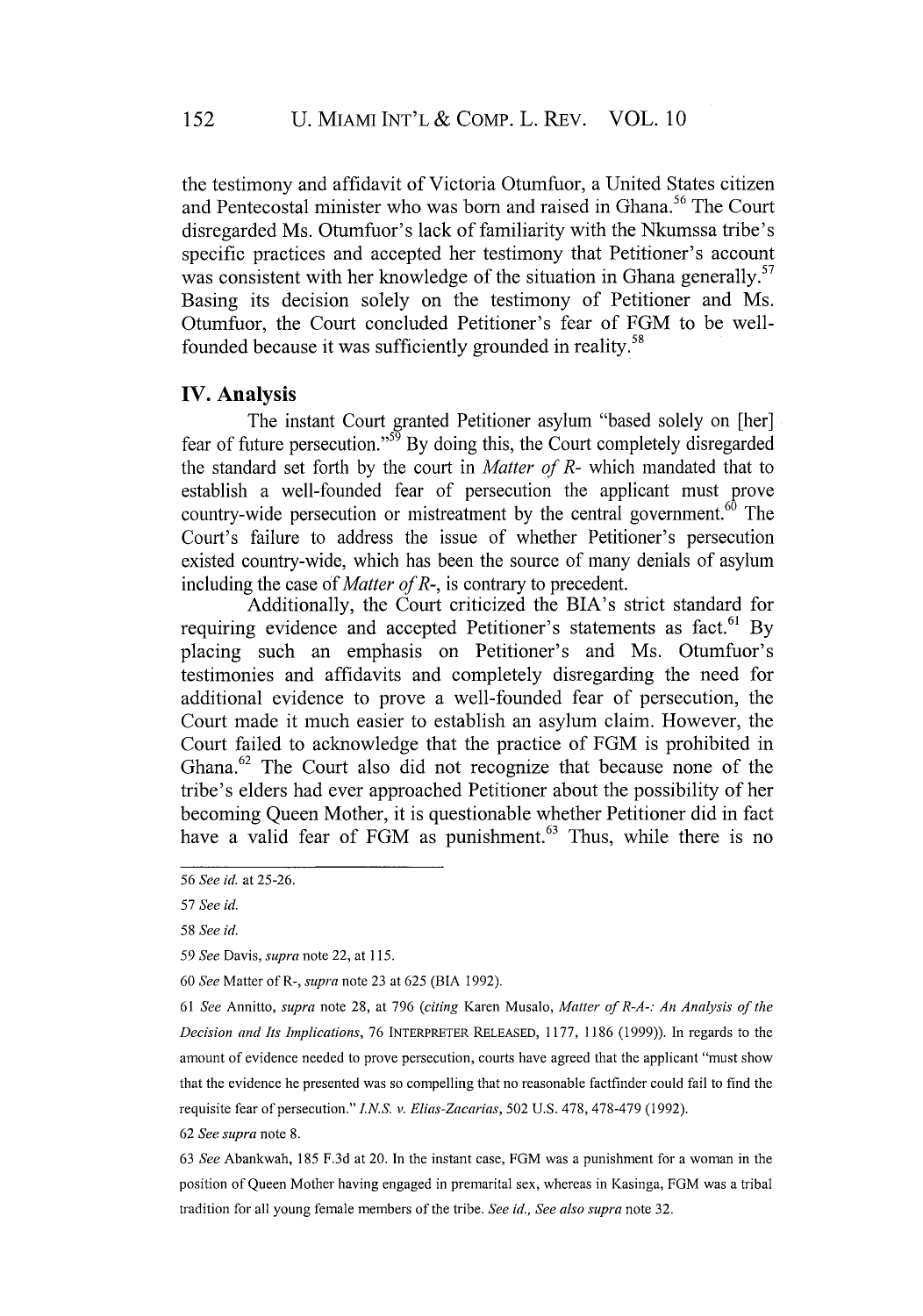question that FGM is a severe form of persecution, the Court's failure to require substantial evidentiary support for Petitioner's claim makes the approval of asylum not only easier, but almost completely discretionary.

Another potential problem not addressed by the instant Court is the inadequacy of the current international and domestic U.S. law to provide a more appropriate basis for analyzing the unique problems of refugee women.<sup>64</sup> The lawful definition of "refugee" only encompasses individuals whose well-founded fear of persecution is "on account of race, religion, nationality, membership in a particular social group, or political opinion."<sup>65</sup> The refugee woman's particular needs are ignored, and she is forced to seek asylum based on previously defined categories that do not take into account gender-specific persecution such as FGM.<sup>66</sup> The *Kasinga* court admitted the applicant as a "refugee" because it found her to be a member of a particular social group.<sup> $\sigma$ </sup> While establishing FGM as a ground for asylum in future cases, the *Kasinga* court was forced to categorize the applicant into the existing definition of "refugee" under the law.<sup>68</sup>

However, when the instant Court considered whether to grant Petitioner asylum, it completely omitted this aspect of the analysis. It stated that in order to grant Petitioner asylum, she must prove that she is a "refugee" by definition. In the end, the Court only applied the substantial evidence test set forth in *Melendez* and held that Petitioner

67 Kasinga, 1996 WL 3798626, at **\*9-10.**

*<sup>64</sup> See* Bret Thiele, *Persecution on Account of Gender: A Need for Refugee Law Reform, 11* HASTINGS WOMEN'S **L.J.** 221, at 221 (2000). The condition of refugee women, who consist of the majority of refugees, is grave. *See* Henkin, *supra* note 8, at 405. According to the U.S. Committee for Refugees, World Refugee survey, "as of December 31, 1998, the world had some 13 million refugees." *See id.* As a matter of fact, women and girl child refugees constitute "eighty percent of the total world refugee population." UNITED NATIONS HIGH COMMISSIONER FOR THE HUMAN RIGHTS, 50th *Anniversary of the Declaration of Human Rights* (last visited Oct. 6, 2000) *at* http://www.unhchr.ch/html/50th/50kit2.htm.

<sup>65</sup> *See* Thiele, *supra* note 64, at 222 *(citing* Immigration and Nationality Act, 8 U.S.C.A. § 1 101 (a)(42)(A)(West 2000)). It is important to note that "sexual violence and other gender-related abuses can constitute persecution under the U.N. Refugee convention definition of refugee." Thiele, supra note 64, at 236 *(citing* AMNESTY INT'L, REFUGEES: HUMAN RIGHTS HAVE No BORDERS 114 (1997)).

<sup>66</sup> *See* Thiele, *supra* note 64, at 222.

<sup>68</sup> The Kasinga decision is indicative of a recent trend to increase protection of refugee women. *See* Henkin, *supra* note 8, at 420. "That trend includes greater sensitivity to forms of persecution directed against women on account of race, religion, nationality, or political opinion. It also includes recognition of some forms of gender-based persecution under the rubric of persecution on account of membership in a particular social group." *Id.*